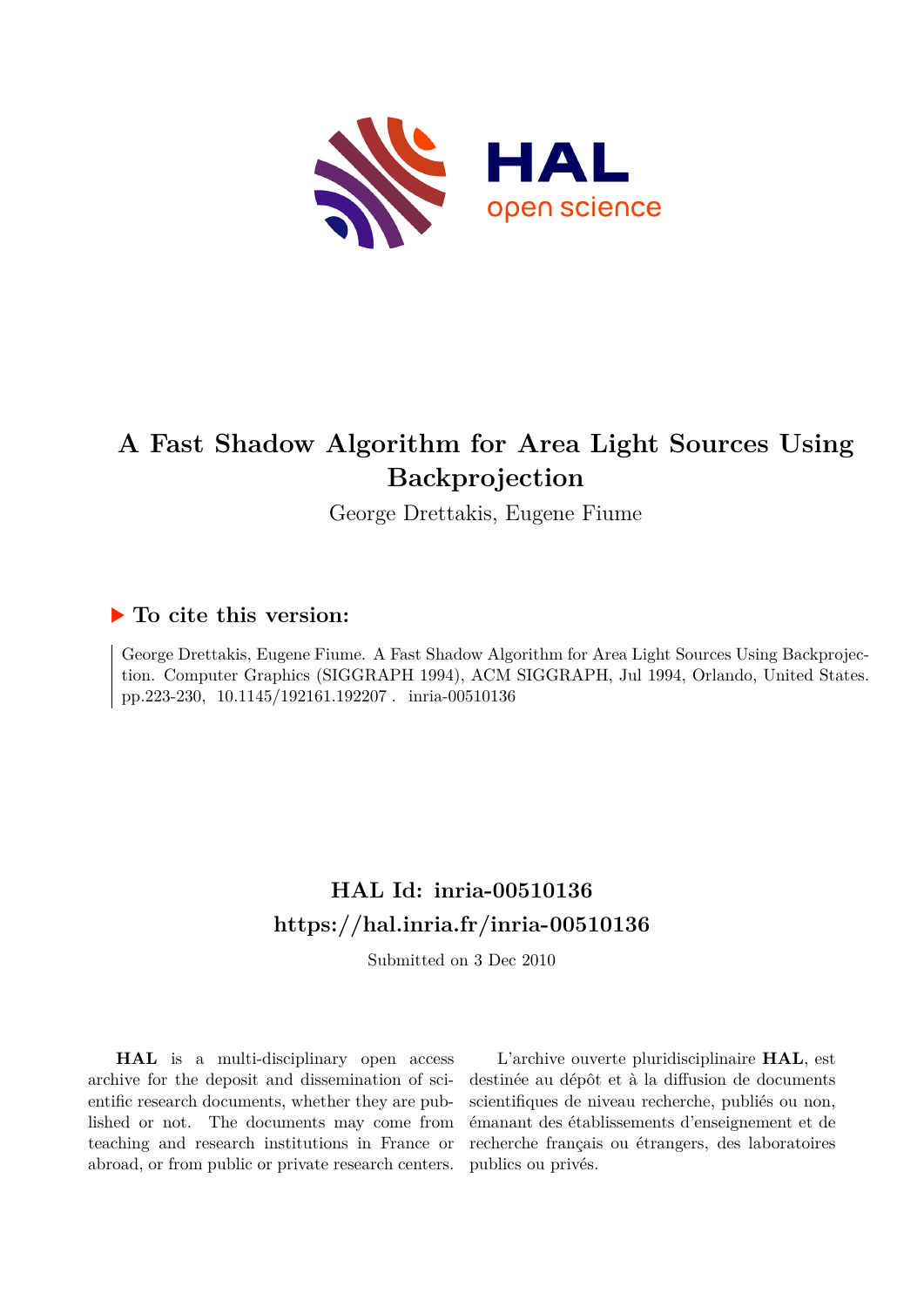### **A Fast Shadow Algorithm for Area Light Sources Using Backprojection**

*George Drettakis* **<sup>1</sup>** *Eugene Fiume*

Department of Computer Science University of Toronto, Toronto, Ontario CANADA M5S 1A4

#### **Abstract**

The fast identification of shadow regions due to area light sources is necessary for realistic rendering and for discontinuity meshing for global illumination. A new shadow-determination algorithm is presented that uses a data structure, called a *backprojection*, to represent the visible portion of a light source from any point in the scene. A complete discontinuity meshing algorithm is described for polyhedral scenes and area light sources, which includes an important class of light/geometry interactions that have not been implemented before. A fast incremental algorithm for computing backprojections is also described. The use of spatial subdivision, and heuristics based on computed statistics of typical scenes, results in efficient mesh and backprojection computation. Results of the implementation show that the use of the backprojection and discontinuity meshing permits accelerated high-quality rendering of shadows using both ray-casting and polygon-rendering with interpolants.

**CR Categories and Subject Descriptors:** I.3.7-[Computer Graphics] Three-Dimensional Graphics and Realism.

**Additional Key Words**: Shadows, umbra, penumbra, discontinuity meshing, global illumination, backprojection.

#### **1. Introduction**

hhhhhhhhhhhhhhhhhhhhh

The accurate depiction of shadows has long been a concern to computer graphics (e.g., [BoKe70][Appe68]). Shadow algorithms are sensitive to underlying geometric models and to light sources. Because a point-light source is either occluded by an object or it is not, transitions from light to umbral shadow are abrupt. An arealight source can be partially occluded, which results in graduated *penumbral* shadow transitions as well. The identification of shadow boundaries is central to computing better-quality discontinuity meshes and to accelerating global-illumination computations.

Shadow algorithms incorporating penumbra for linear and area light sources have been presented in several ray-tracing contexts [Aman84][PoAm90][TaTo91]. Just as visibility algorithms exploit coherence, so too shadows from area sources have coherent structure that can be used by rendering algorithms. Of special interest is the relationship between scene-light geometry and the radiance within shadow regions. Campbell and Fussell [CaFu91] noted that multiple extrema in radiance can arise in a penumbral region. In [LiTG92][Heck92a], it is suggested that reconstruction quality will improve when discontinuity lines are identified.

We shall consider environments of non-interpenetrating, diffusely reflecting polyhedra illuminated by diffusely emitting area light sources. We present an algorithm that partitions the scene into a mesh of faces, so that in each face the view of the source is topologically equivalent. This view is represented by a data structure called the *backprojection*. We develop a set of heuristics based on properties of typical interior scenes that allow this mesh, called the *complete discontinuity mesh*, to be computed efficiently. Once the mesh has been computed and the backprojection calculated in each face of the mesh, scenes involving area light sources can be quickly rendered. An *incremental* backprojection calculation algorithm is used to greatly accelerate illumination computations. In other approaches this expense is at least that of computing the mesh.

The use of the backprojection and the generation of a complete mesh are important contributions for several reasons. Backprojection can be used to compute images with exact radiance values in the penumbra cheaply and view-independently. These images are useful as a reference to evaluate the quality of approximations such as those in [LiTG92][Dret94a]. Incremental backprojection is generally so fast that high-quality rendering is achieved even when using interpolation, at speeds competitive with previous lowerquality interpolatory approaches. A complete discontinuity mesh is essential to computing backprojections, and it provides precise information regarding variation in radiance that is unavailable in other approaches that compute incomplete meshes. This information has been used for the study of radiance properties [Dret94a] in penumbral regions, which was previously prohibitively expensive.

In Section 2, we review discontinuity meshing and its relationship to previous work. In Sections 3-6 the new algorithm to compute the mesh and an efficient incremental backprojection calculation algorithm are presented. We conclude in Section 7. We present statistics from our implementation throughout, substantiating the intuitions used to develop the algorithm.

#### **2. The Discontinuity Mesh and Backprojection**

Changes in visibility, or *visual events*, are related to the interaction of edges and vertices in the scene [GiMa90][GiCS91]. The visual events of interest are: *EV events*, caused by the interaction of a vertex and an edge; and *EEE events*, caused by the interaction of three edges in environment. An EV event is shown in Figure 1 and a EEE event is shown in Figure 2. In both, the visual event occurs when crossing from the point  $P_1$  (red cross) to the point  $P_2$  (green cross). For the EV event, visibility changes only when crossing the plane formed by an edge and a vertex, shown as a white triangle. Specifically, vertex  $v_1$  is visible at  $P_2$ , but is not at  $P_1$ . For EEE events, three edges form a ruled quadric surface shown in white in Figure 2. At  $P_2$ , the edge  $e_1$  of the source is visible, while at  $P_1$  it is not. The plane of Figure 1 and the quadric surface of Figure 2 are *discontinuity surfaces*.

The visible regions of a source from a point are polygons whose vertices are either formed by the projection of scene edges onto the source, or vertices of the original light source. A *backprojection instance* at a point *P*, with respect to a source, is the set of polygons forming the visible parts of the source at that point. In Figures 1 and 2, the polygons with color vertices on the source are the backprojection instances at point *P*<sup>2</sup> . The *backprojection* in a region is a data-structure containing the set of ordered lists of emitter vertices

<sup>1.</sup> First author's current address: iMAGIS/IMAG, BP 53, F-38041 Grenoble Cedex 9, FRANCE. E-mail: George.Drettakis@imag.fr.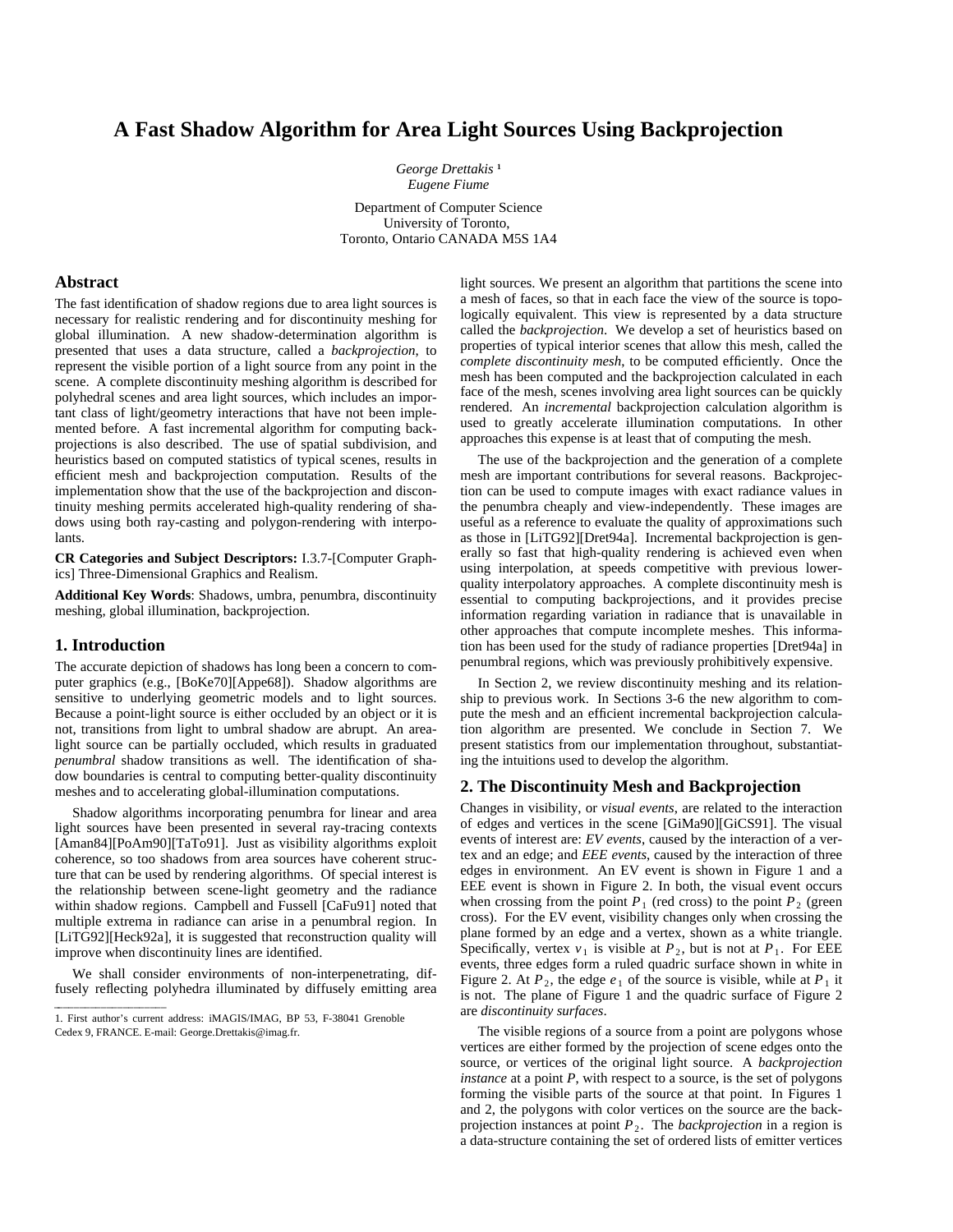and edge pairs such that at every point  $P$  in that region, the projection through *P* of these elements onto the plane of the source form the backprojection instance at *P*.

Given a polygonal light source  $\sigma$  and polygonal scene, the partition of the scene into regions having the same backprojection is the *complete discontinuity mesh* of σ. To generate such a mesh, all EV and EEE surfaces that interact with the emitter must be computed. A region of the complete mesh with the *same* backprojection is a *face* of the mesh. Previous algorithms ([LiTG92][Heck92a]) would have missed the EEE curves due to source edges and the corner formed by the two objects in Figure 2 (in red).



**Figure 1.** EV Discontinuity Surface

*Backprojection Elements*. Backprojection lists are composed of three types of elements, called *bp-elements*, and are illustrated in Figures 1 and 2 with different colors. The three types are:

- 1. Emitter bp-elements, which are vertices of the emitter (in red).
- 2. Emitter-edge/scene-edge bp-elements. The projection of a non-emitter scene edge (e.g., edge  $e_1$  of the box in Figure 1) through a point *P* in a face intersects an emitter edge, giving a vertex in the backprojection instance (green vertices).
- 3. Scene edge/scene edge bp-elements. The projection through a point *P* of the intersection of two non-emitter edges (e.g., edges  $e_1$  and  $e_2$  of the box) onto the plane of the emitter is a backprojection vertex that lies within the emitter (in yellow).



**Figure 2.** A EEE Discontinuity Surface

*Computing the backprojection instance*. To compute the instance of a backprojection at a point *P*, each edge of a Type 2 or 3 bpelement is projected through the point *P* to a point *P*′ on the emitter plane. To perform this projection for Type 2 bp-elements, the plane formed by the scene edge and point *P* is intersected with the emitter edge. *P*′ is the resulting point of intersection. Similarly, to find the vertex for a Type 3 bp-element the two planes defined by the point *P* and each of the two scene edges are formed. The intersection of these two planes forms a ray, whose intersection with the emitter plane is *P*′. Thus the list of invariant vertices that form the visible portions of the light source at a given point *P* can be computed at low cost.

The diffuse illumination at *P* from each resulting polygonal subsource in the backprojection is

$$
L(x,y) = \sum_{i=1}^{n} \gamma_i \cos \delta_i, \qquad (1)
$$

where  $\gamma_i$  is the angle formed by the point  $P(x, y)$  and the vertices of

#### **2.1. Related Work**

The literature contains several partial discontinuity-meshing algorithms. The *extremal penumbral boundary* is the boundary between completely unoccluded regions and penumbral regions. The *extremal umbral boundary* is the boundary between penumbra and umbra. Nishita and Nakamae [NiNa83] directly computed these boundaries for simple environments. Campbell and Fussell [CaFu90] approximated area sources by collections of point light sources, and extended the algorithm in [CaFu91] to area light sources. The extremal penumbral boundary is formed by BSP union operations, but umbral boundaries were not always correctly found, because of the need to compute quadric EEE surfaces. The resulting mesh was represented as a 2-D BSP tree on each receiving surface. Similar mesh computations underlie [ChFe92][ChFe90].

Non-extremal EV surfaces were first calculated in [LiTG92], using BSP trees. Only EV surfaces containing a source edge or vertex were considered, and thus mesh elements often contained subregions with different backprojections. Heckbert considered 2- D discontinuity meshing in [Heck92b], which was extended to 3-D in [Heck92a], in which every EV surface is traced, ignoring EEE surfaces. Teller proposed a similar computation [Tell92], which is equivalent to computing the extremal umbral boundary for such configurations. This is the first treatment of EEE surfaces.

An algorithm to compute the full mesh is proposed by Stewart and Ghali [StGa93][StGa94]. In their algorithm a plane parallel to the source is swept through the scene, and the mesh and the backprojection are built incrementally on this plane. This structure changes during the sweep, requiring more intricate 3-D updates and geometric computations, but guarantees better worst-case behavior than our algorithm. In our case, updates are local and are performed in 2-D, requiring simpler data structures. We also exploit heuristics that, as evidenced below, appear to give excellent results for realistic geometry.

#### **3. Efficiently Computing a Complete Mesh**

We require some definitions prior to describing our meshing algorithm. A *feature* is either an edge or a vertex. Any EV surface forms a (planar) *wedge*. A *shadow edge* of a polyhedron with respect to a point is an edge that is contained in the silhouette of that polyhedron when viewed from that point. A *shadow vertex* is a vertex that is attached to at least one shadow edge.

Before computing discontinuity surfaces, we compute the lines at which objects touch. These are *D* 0 *events* in [Heck92a]. Each object in the environment is visited, and its neighbors are found using a spatial subdivision structure (see below). Lines are inserted on the faces of objects that touch, denoting radiance discontinuities.

The discontinuity surfaces needed for the complete discontinuity mesh for one emitter are: (a) *emitter-EV surfaces*, of which one feature is on the emitter; (b) *non-emitter EV surfaces*, which do not include an emitter feature, but whose plane intersects the emitter; (c) *emitter EEE surfaces*, that contain an emitter edge, which we call EeEE surfaces; and (d) *non-emitter EEE surfaces*, that do not contain an emitter edge, but cut the emitter polygon. We have designed efficient algorithms for each type, and we have made an engineering decision to employ algorithms with feasible data structures and solution methods. In doing so we sacrifice worst-case asymptotic complexity for practical performance. As we present our algorithms, heuristic assumptions about scene behavior will be made, and the effect on the resulting complexity presented. Statistics run on typical scenes will be presented to support the assumptions. We now discuss our mesh data structure, and algorithms to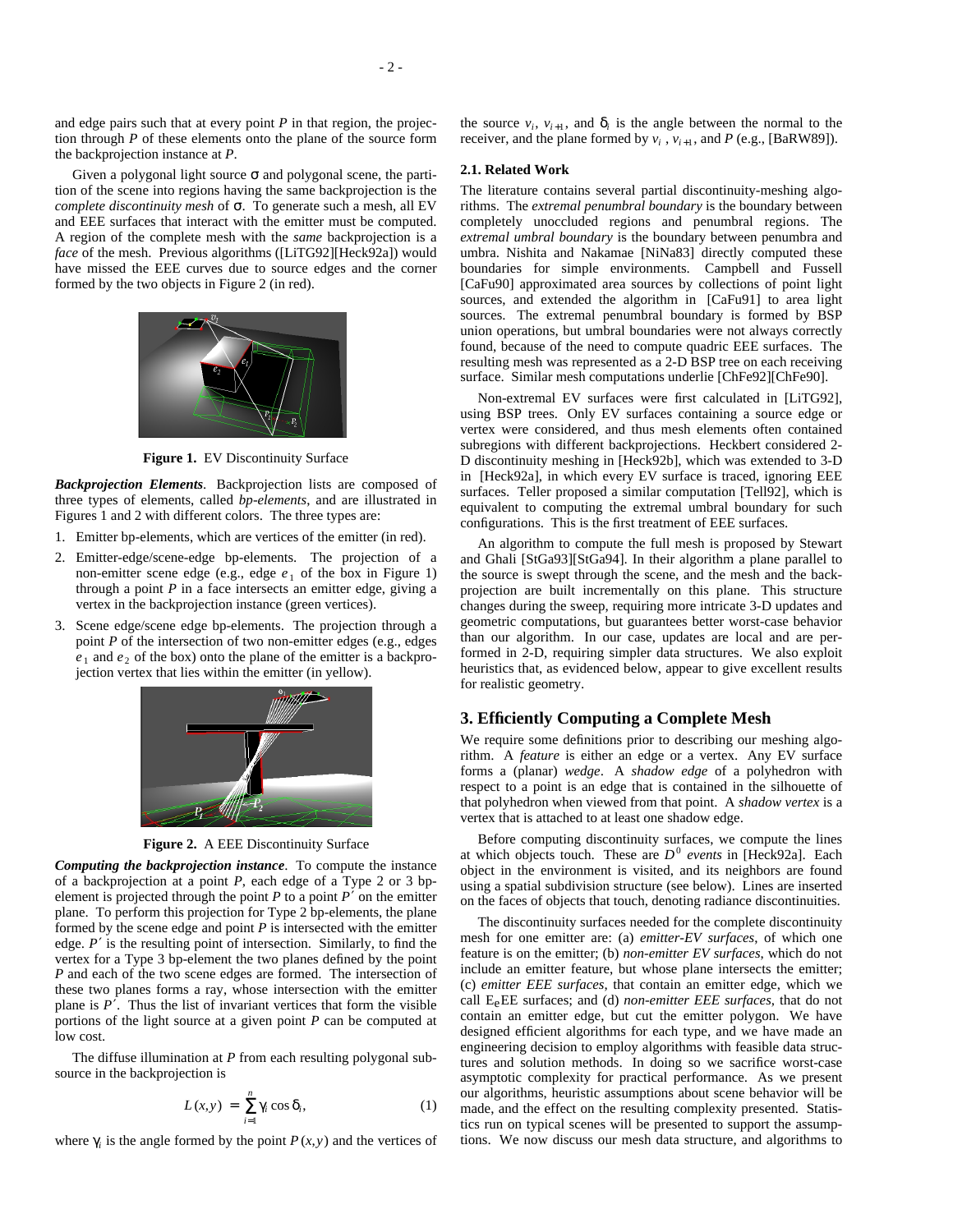handle each type of discontinuity surface.

#### **3.1. An Extended Topological Data Structure**

We employ a topological, winged-edge data structure to store the mesh (cf. [Glass91]). The structure stores vertices that are connected by edges. These edges enclose faces that can contain edge cycles. This face-edge-vertex structure maintains consistent adjacency information. Each edge has a left and right face pointer, and a twin edge running in the opposite direction.

During the computation of the penumbral boundaries, edges can be added so that the faces of the mesh are not closed. We have augmented the standard data structure to handle such intermediate configurations. Each face of the mesh is bounded by an edge cycle, called a *face boundary*. A *chain* of edges is a sequence of edges that do not necessarily form a closed loop. The following special edges are identified: *lonely edges*, which are not connected to a face boundary, and *dangly edges*, which are connected to a face boundary but are not in any simple cycle. The left and right faces of a lonely or dangly edge are the same, which maintains consistency.

*Computing the arrangement of edges on a receiver.* In Heckbert's approach [Heck92a], the edges resulting from the intersection of EV-surfaces with receiver objects are associated in an unconnected fashion with the receiver surfaces. A line-sweep step is required to connect these segments. As the sweep-line passes the points, intersections and face structures are built. In our algorithm, the mesh is instead built incrementally as discontinuity surfaces propagate.

EV surfaces are formed by the edges of a blocker polygon and a vertex either of the emitter or other polygon. These edges are traversed in order of the blocker polygon boundary. After each edge insertion, the receiver surface stores the edge as the "last edge inserted". When the next insertion due to the same blocker occurs, it will be connected to the previous vertex (an endpoint of the previous edge), and thus no search time is required to locate the face in which the new edge will be inserted.

When a new blocker is processed, the line connecting the previous insertion point to the current insertion point is followed. In the early stages, no lines will be crossed, and thus the face of insertion will be found without a search. In later stages, the mesh structure may be searched. During this incremental construction, mesh configurations containing lonely and dangly edges often arise. A chain is "closed" to form a closed face, and all dangly and lonely edges are associated with the correct face. The connectivity structure of the faces is thus built incrementally, avoiding some of the numerical robustness problems of the line sweep approach.

In practice, the number of faces traversed to locate the face of insertion is small, as is the number of faces traversed for intersections during edge insertions. Statistics gathered of the number of faces intersected when inserting an edge support this claim. For scenes where *s* (the total number of faces) was 360, 1256 and 4829 faces, the average number of faces crossed while inserting an edge was 1.19, 1.15 and 1.27 respectively (Table 1).

*Augmenting the mesh to include curved edges*. Since EEE surfaces are being treated, it is necessary to store curved boundaries of faces. These resulting quadratic curves (see below) are stored symbolically and any operation to determine point-in-face inclusion or line/edge intersections, operates using curved boundaries.

#### **3.2. Computing the EV Surfaces**

Our algorithm to compute all EV surfaces extends Heckbert's [Heck92a]. Apart from the augmented data structure described above, we also use a voxel-based spatial subdivision structure to greatly decrease the number of intersections of EV surfaces with objects in the environment. The algorithm is completed with the extension to non-emitter EV surfaces. Spatial subdivision is again

#### *3.2.1. Casting Emitter-EV Surfaces Through the Environment*

To generate the edges of the discontinuity mesh due to emitter EV surfaces, the general structure of Heckbert's algorithm is followed. For each vertex of the emitter and every other shadow edge in the environment (e.g. *v* and *e* in Figure 3(a)), and for each edge of the emitter and every shadow vertex in the environment a wedge is formed. Each wedge is potentially intersected with every polygon in the environment. For each such wedge, the line segments corresponding to these intersections are then transformed onto the wedge plane, and inserted into a sorted list (Figure 3(b)). A visibility step is performed that results in the correct segments being inserted into the meshes of the surfaces intersected. These are represented as thick lines in Figure 3(c). The visibility algorithm is a modified 2-D Atherton-Weiler algorithm [AWG78].



**Figure 3.** EV surface casting.

Maximal edges are used to determine the boundary between light and penumbra, as described in [CaFu91]. For example, for a specific blocker edge and a source with *p* vertices, *p* wedges are formed. At least one of these wedge planes will have all the other wedges in its negative half-space, and is thus maximal. After computing the mesh, the faces are searched to determine those faces whose edges are all due to maximal surfaces. Thus, once the mesh has been computed, the faces that have a completely unoccluded view of the source can be immediately identified.

*Acceleration of emitter-EV computations.* Since each EV surface needs to be intersected with every object in the environment, the cost of casting one wedge is  $O(n)$ , where *n* is the number of objects. Since *m*, the number of resulting wedge/object intersections, is much smaller than *n* (see Table 1), the cost of 2-D visibility on the wedge plane is unimportant. The total cost of the emitter-EV surface processing is thus heuristically close to  $O(n^2)$ .

To reduce the number of wedge intersections, we pre-classify objects on a regular grid [AmW87]. The environment is preprocessed once, at which point the objects are inserted into the voxels that they intersect. We can thus restrict object traversal to those in the affected voxels. To intersect an EV wedge with the objects in the scene, we extend and clip it to the bounding box of the environment. The resulting polygon is scan converted on the voxel grid, and a set of candidate objects is created. As seen in Table 1, the casting time for all emitter-EV wedges may approach  $O(n)$  in practice, instead of  $O(n^2)$ , for the class of scenes studied. The performance of voxel spatial subdivision suffers for densely populated scenes requiring high subdivision [PoAm90]. However, since the wedges are distributed in all directions, poor performance for one wedge is likely to be outweighed by economies on many others.

#### *3.2.2. Non-emitter EV Surfaces*

Of all possible EV-surfaces, only those that intersect the emitter polygon are relevant. To efficiently identify these surfaces, at each vertex  $\nu$  in the scene, a pyramid is formed with  $\nu$  as its apex and the emitter polygon as its base (see Figure 4(a)). The pyramid is also extended to the other side of the vertex. Objects that intersect the pyramid are added to a list. The list is traversed, and every edge is tested to see if the EV wedge formed with *v* cuts the source. These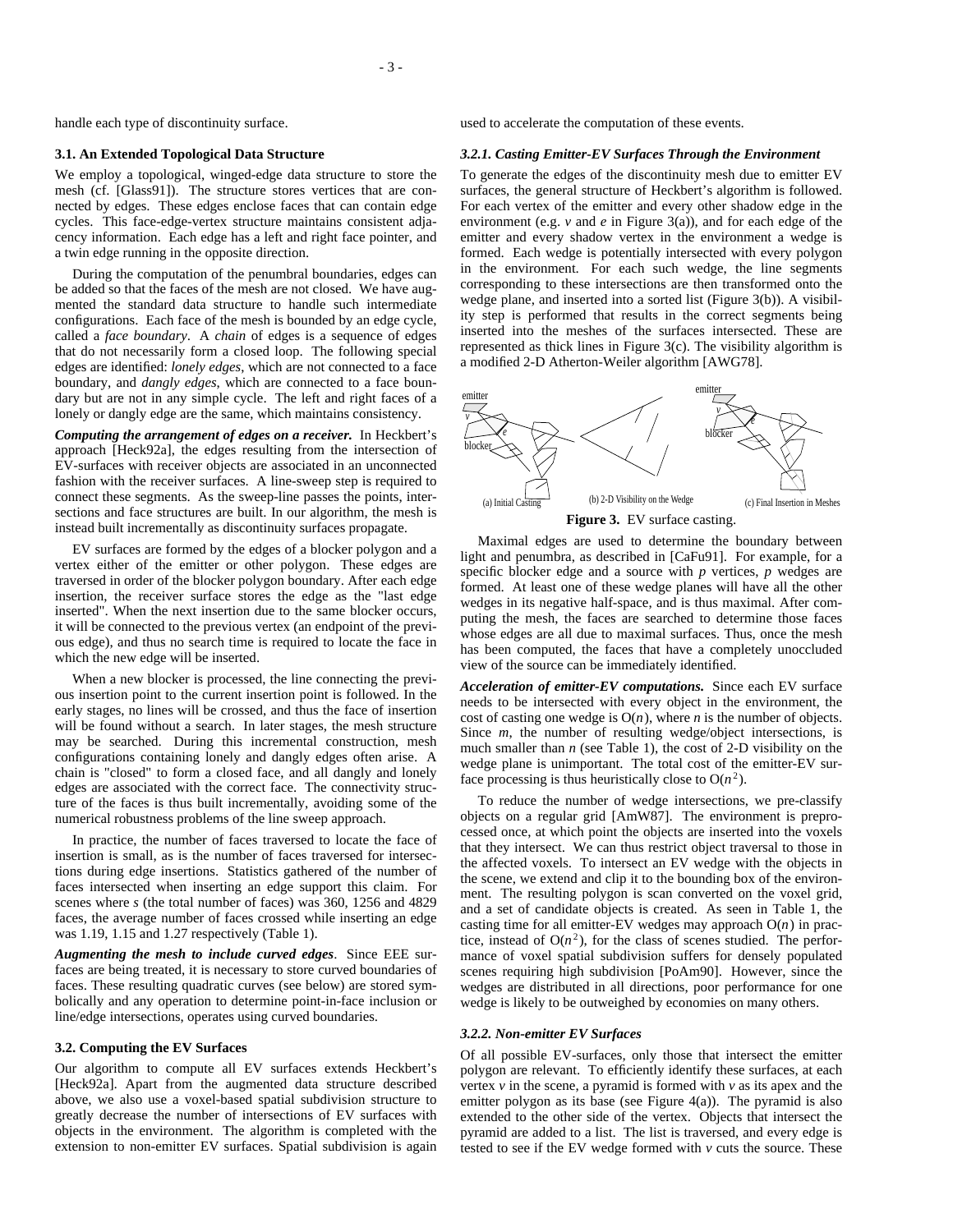additional EV surfaces are collected into a list of candidate nonemitter EV wedges. After the candidate list is formed, the nonemitter EV surfaces in the list are cast, using a modified version of the algorithm used to cast the emitter EV surfaces.



**Figure 4.** (a) the EV pyramid and (b) the voxels visited.

*Acceleration using the voxel structure.* The creation of the candidate lists of non-emitter EV events for all vertices, if performed naively, would be  $O(n^2)$  time, where *n* is the number of edges in the environment. Using the spatial subdivision structure described previously, the voxels that are either internal to the EV-pyramid, or are cut by the bounding planes are found (Figure 4(b)). Subsequently, only the wedges formed by *v* and the edges of these objects are tested to determine if they cut the source. For each vertex, the number *k* of edges examined is on average expected to be much smaller than *n*. This is supported by statistics shown in Table 2, run on typical scenes. For a scene of *n* = 372 edges, *k* was 22.5, while in another scene with  $n = 1152$ , *k* was 31.7. In Figure 4(b), only the edges of the highlighted objects are actually tested.



**Figure 5.** (a)  $E_e$ EE tags; (b) Calculation of *t* 

#### **3.3. EEE Surface Computation**

We now consider separately (a)  $E<sub>e</sub>EE$  surfaces that include an emitter edge, and (b) non-emitter EEE surfaces, which do not include an emitter edge, but cut the emitter polygon.

#### *3.3.1. EeEE Surfaces*

The most common EEE curves are caused by discontinuity surfaces that include an emitter edge. Whenever there are more than two skew edges in a scene, these events occur. It is important to identify them efficiently. During the processing of EV surfaces, each mesh vertex receives an integer tag, indicating its generator edges (Figure 5(a)). When two non-adjacent, skew edges meet at a vertex in the mesh, the resulting vertex  $v_i$  is inserted in a list. Each such  $v_i$ was generated by an emitter vertex  $s_i$ ; thus the EEE conic defined by the triple  $\{e_i^s, e_1, e_2\}$  is drawn onto the surface (Figure 5(a)) and similarly for the triple  $\{e_{i+1}^s, e_1, e_2\}$ . These quadratic curves either join vertices with the same tag, or are appropriately clipped. If a curve is clipped to an occluding edge of a polygon or a mesh edge, the more general solution for non-emitter EEE surfaces is applied.

#### *3.3.2. Non-Emitter EEE Surfaces that Cut the Emitter Polygon*

To compute a complete mesh, it is necessary to identify and process EEE surfaces formed by three non-emitter edges that cut the emitter polygon. For scenes of moderate geometric complexity in which the emitter polygon is small, such events are extremely rare. This is because not only does the ruled quadric surface need to cut the emitter polygon, but the portion that cuts the emitter must be composed of lines that touch the interior of all three defining edges.

*Quadric surfaces arising from EEE events*. The equation of a general quadric surface is

$$
Ax^{2} + By^{2} + Cz^{2} + Dyz + Exz + Fxy + Gx + Hy + Iz + J = 0.
$$
 (2)

The coefficients of the ruled quadric formed by three edges can be derived from [GiCS91, Sa1874]. For every point *P* on the ruled surface defined by edges  $e_1, e_2, e_3$ , there is a unique line on the surface that passes through  $e_1$ . If  $a_1, b_1$  are the endpoints of  $e_1$ , then the parametric form for any point  $P_t$  on  $e_1$  is

$$
P_t = a_1 + t(b_1 - a_1), \quad t \in [0, 1].
$$
 (3)

The value of *t* is used to characterize the point *P* on the surface given by the other two edges. We call *t* the *first-edge parameter*. To compute  $t$  for a point  $P_t$  on the surface, we form the two planes containing *P* and  $e_2$ , and *P* and  $e_3$ . (If *P* lies on  $e_2$  or  $e_3$ , then one plane is formed with the other edge, which is then intersected with  $e_1$  to find *t*.) Next, we intersect the ray defined by the intersection  $R$  of these two planes (yellow line in Figure 5(b)) with the line equation of  $e_1$ . Then we solve Eq.(3), setting  $R = P_t$ , for  $t \in [0, 1]$ .

The valid region of the quadric is that for which *t* varies over [0,1]. This region is further limited so that the corresponding ruled lines touch the interior of  $e_2$  and  $e_3$ . To determine the valid region, the first-edge parameter is found for the endpoints  $a_2, b_2$  of edge  $e_2$  and for the endpoints  $a_3$ ,  $b_3$  of edge  $e_3$ . The intersection of these intervals is the valid region.

*Processing the quadratic curves on receiver polygons.* The intersection of a plane with the quadric surface is a quadratic curve. To compute this curve, the three generating edges are first transformed into the coordinate system such that the polygon is embedded in the plane *z* =0. The quadratic curve is now immediately derived from Eq. (2) by keeping only the terms not containing *z*. The quadratic is converted into standard form such that a monotonic parameterization exists [RoAd90]. The quadratic curve is intersected with the edges of the receiver polygon in the  $z = 0$  plane, resulting in a collection of segments, possibly clipped to the edges of the receiver polygon. At the endpoint of each segment, two parameter values are computed: the value of the parameter of the curve  $s_i$  and the value of the first-edge parameter  $t_i$ . To determine the valid portions of the curve segments, they are sorted by the curve parameter *s*. The first edge parameters of these segments are computed and only the portions corresponding to valid regions of the quadric are kept.

*Identifying the non-emitter EEE surfaces.* For each edge *e*, a volume is formed between the edge and the convex hull of the emitter polygon, in a manner similar to the EV-pyramid shown in Figure 4(a). This polyhedral volume is used to determine which objects are between the edge and the source, and thus potentially can participate in non-emitter EEE surfaces.

All shadow edges that are not outside the volume, and not parallel to *e* are inserted into a list. This list contains *k* edges. For the quadric formed by each non-parallel pair of edges, a trivial culling is performed: if all the vertices of the emitter polygon have the same sign when their coordinates are substituted into Eq. (2), the EEE surface is rejected, since it cannot cut the emitter polygon. A large number of surfaces are culled in this fashion. If some vertices have opposite signs, the curve given by the intersection of the quadric with the emitter plane is formed. If the region of the quadric cutting the emitter polygon is valid (as above), the triple of edges is inserted into the candidate non-emitter EEE surface list.

*Casting EEE surfaces, visibility processing, and EEE curve insertion.* Each EEE surface in the candidate list is intersected with the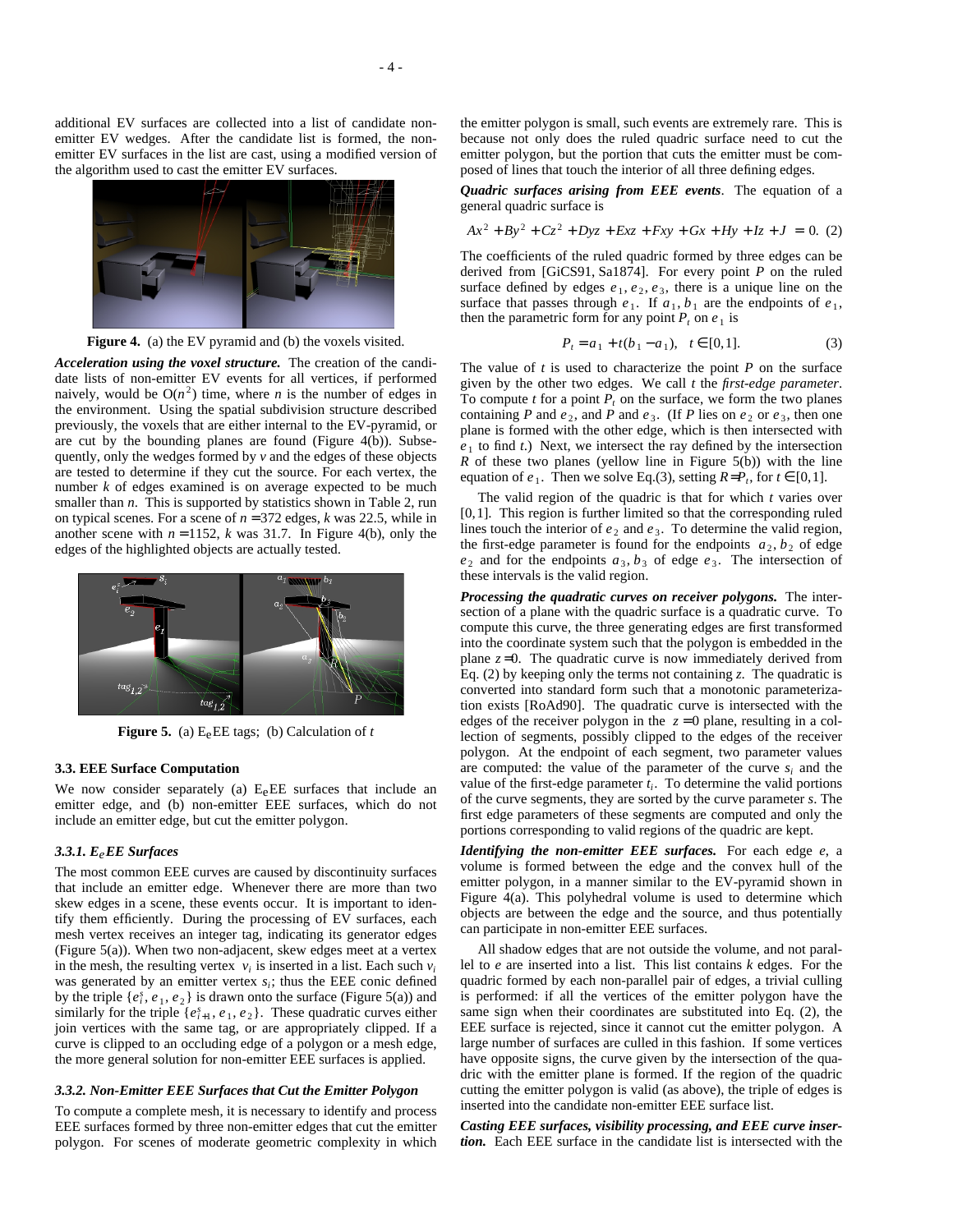scene's polygons. The valid segments are stored in a structure including their endpoints, the object they are associated with, and the parameter values  $s$  and  $t$  for each endpoint. For endpoint  $p_i$ , the distance *d<sup>i</sup>* along the ruled line from the first-edge is calculated. The coordinate system given by  $(t_i, d_i)$  is used to perform visibility processing. Each curve segment now corresponds to a line in (*t*,*d*) space (see Figure 6(a,b), where the arrows denote increasing *d*). The lines preserve exact distance only at the endpoints of the curve segments. Relative ordering is maintained because the environment does not include interpenetrating polyhedra.

Once the transformation has been performed, a line sweep visibility processing algorithm is applied. The segments are sorted by increasing first-edge parameter *t*. Each segment has a structure containing "new segments" as they are inserted during the line sweep. A line parallel to the *d* axis is swept across the plane (Figure  $6(b)$ ), and the intersections of the line with the endpoints of the segments are computed. Visibility is calculated and the parameter *t* recomputed at the resulting new vertices (see Figure 6(c)). Details of the event processing of the sweep can be found in [Dret94a].



**Figure 6.** Processing the EEE Surfaces

After the visibility step, the curve segments associated with object that are past the third edge in the sense of the distance *d* are inserted into the corresponding meshes.

*Accelerating EEE surface identification and casting.* For the EEE surfaces, a volume is formed between the edge *e* and the emitter polygon. Grid traversal is extended to trace volumes bounded by planes, so that only the objects that are in the voxels that contain the planes, or voxels cut by the planes are processed. The objects in these voxels then comprise a candidate list significantly smaller than the number of objects. As an example (shown in Table 2), for scenes with 372 and 1152 edges, the average number of candidate edges is 46.74 and 67.37 respectively. After rejecting edges outside the volume, and those parallel to edge *e*, the average number of edges *k* actually examined is usually small. From the statistics, the number *k* is 6.36 for an environment of 372 edges, and 6.18 for an environment of 1152 edges. The number of EEE surfaces that need to be examined is  $k^2$ .

When casting the EEE surface, the intersection of the valid region of the quadric surface with the boundaries of the grid is found. The resulting quadratic curves are used to form bounding boxes on the maximal faces of the grid that are then used to form a bounding box of the surface. Within this box, only the objects contained in the voxels cut by the quadric surface are examined.

#### **4. Incremental Backprojection Calculation**

Since each penumbral face has a unique backprojection, it suffices to create one structure per mesh face, which contains the appropriate lists of emitter vertices and edge pairs. The backprojection instance can then be evaluated at a small cost at any point. In contrast, explicit computation (such as that in [NiNa83]) of the backprojection instance for each point in the face is expensive. The explicit backprojection instance computation at a point *P*, is performed by forming and casting all the EV-wedges defined by *P* and the edges *e* lying between *P* and the emitter. Mesh edges are only

With each edge in the mesh, we store the features that induce the corresponding discontinuity surface. The incremental algorithm traverses each edge in the mesh, and uses this information to incrementally update the backprojection from one face to the next. The expensive explicit backprojection calculations in each face are thus avoided.

#### **4.1. An Incremental Backprojection Calculation Algorithm**

The idea of an incremental algorithm is inspired by [GiCS91]. Our incremental algorithm performs a small number of updates to the backprojection when crossing an edge. The incremental algorithm performs a modified depth-first search of the discontinuity mesh on every receiver surface. Starting from a face in light, for which the "backprojection" is the source itself, every face in each penumbral group is visited. When crossing an edge from one face to another, the appropriate incremental actions are taken. The actions required can be distinguished according to the type of edge being crossed. The discontinuity mesh curves are of two types: (a) *EV induced lines*, caused the intersection of an EV wedge and the scene polygon, (b) *EEE induced curves* that are caused by an EEE surface intersecting the scene polygon. We briefly outline the changes to the backprojections when crossing each edge, depending on its type.



**Figure 7.** Backprojection Updates for EV edges (emitter vertex).

*EV induced edges*. An EV edge corresponds to the appearance or the disappearance of a vertex behind an edge. For emitter EVevents involving an emitter vertex and scene edge, the updates to the backprojection are shown in Figure 7. For emitter EV-events involving an emitter edge and a scene vertex, the updates required are shown in Figure 8. For non-emitter EV edges, the updates are shown in Figure 9(a).



**Figure 8.** Backprojection Updates for EV edges (emitter edge).



Figure 9. Updates for non-emitter EV, E<sub>e</sub>EE and EEE edges.

*EEE-induced curves*. Traversing a EEE curve requires the addition or deletion of up to two scene edge/scene edge elements in the backprojection. For  $E_eEE$  edges the update is shown in Figure 9(b), while for non-emitter EEE edges the updates are shown in Figure 9(c). Details of the data structures and their manipulation are presented more fully in [Dret94a].

#### **5. Rendering**

Once the complete mesh has been computed and the backprojections in each face calculated, an accurate image of direct illumination can be rendered. Rendering is performed either by computing exact radiance values at each pixel, or by interpolation.

*i*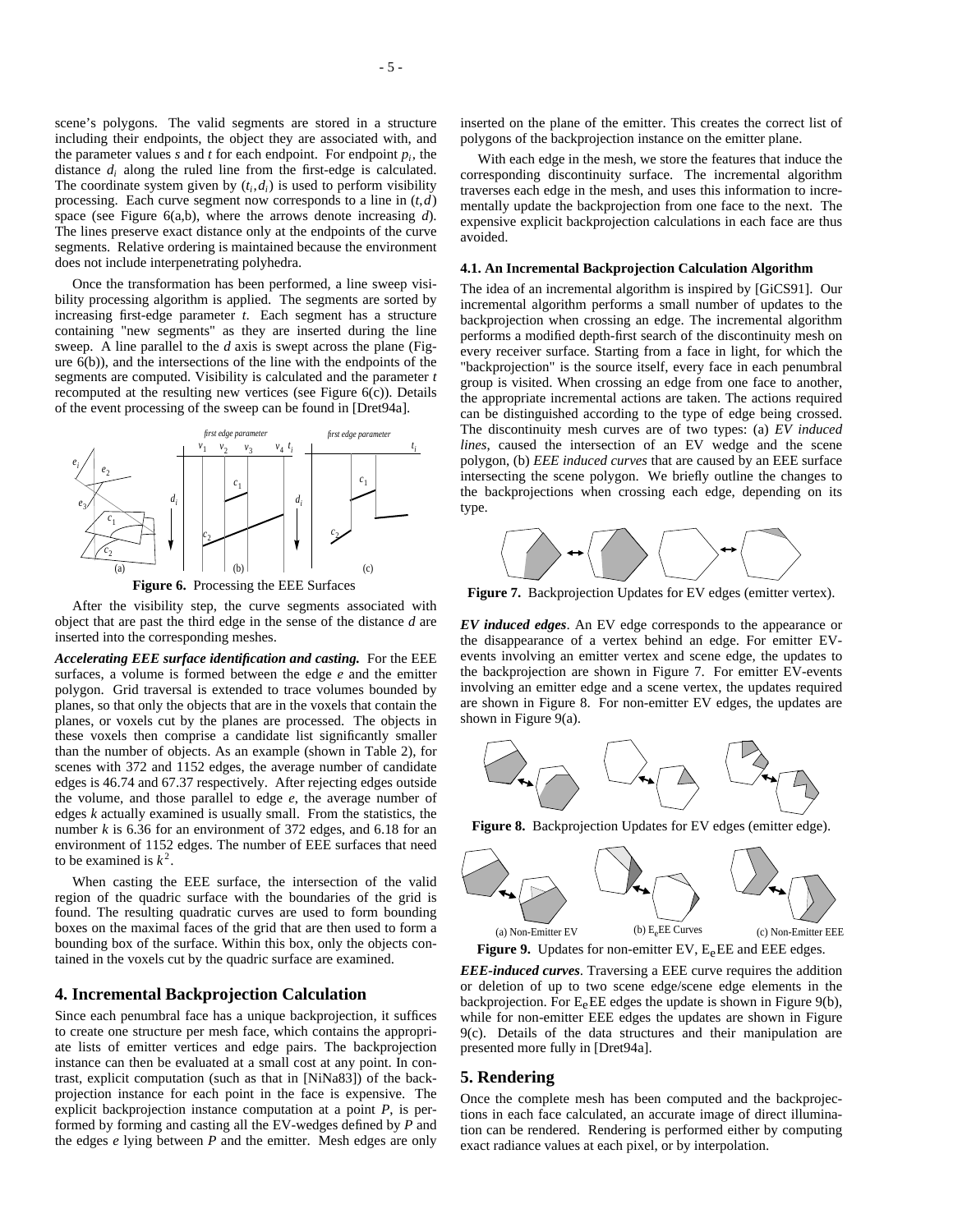#### **5.1. Computation of Images with Analytic Radiance Values**

To generate an image containing an area light source, previous methods ([CaFu91][LiTG92]) explicitly compute the visible portion of the source at the vertices of the mesh and compute radiance from this. The radiance at other desired points is estimated by interpolation. This is both approximate and expensive. Indeed, the reported cost of computing the illumination at the vertices is at least as large as that of mesh computation.

Given the backprojection in every penumbral face, exact radiance values can be inexpensively computed in penumbral regions. The radiance at any pixel can be computed exactly by finding the instance of the backprojection at the corresponding visible point in the scene, and by applying Eq. (1) for each component of the backprojection, without querying the environment to determine the visible portion of the source. This allows multiple views of scenes with area sources to be computed exactly and cheaply. Examples of such images are shown in Figures 11-14.



**Figure 10.** Table scene: (a) mesh and penumbral groups (b) interpolant domains (c) polygons sent to pipeline (d) hardwarerendered image.



Figure 11. Two desk office scene.



Figure 12. One desk office scene.



Figure 13. One desk office scene with chair.



Figure 14. Two desks with two chairs.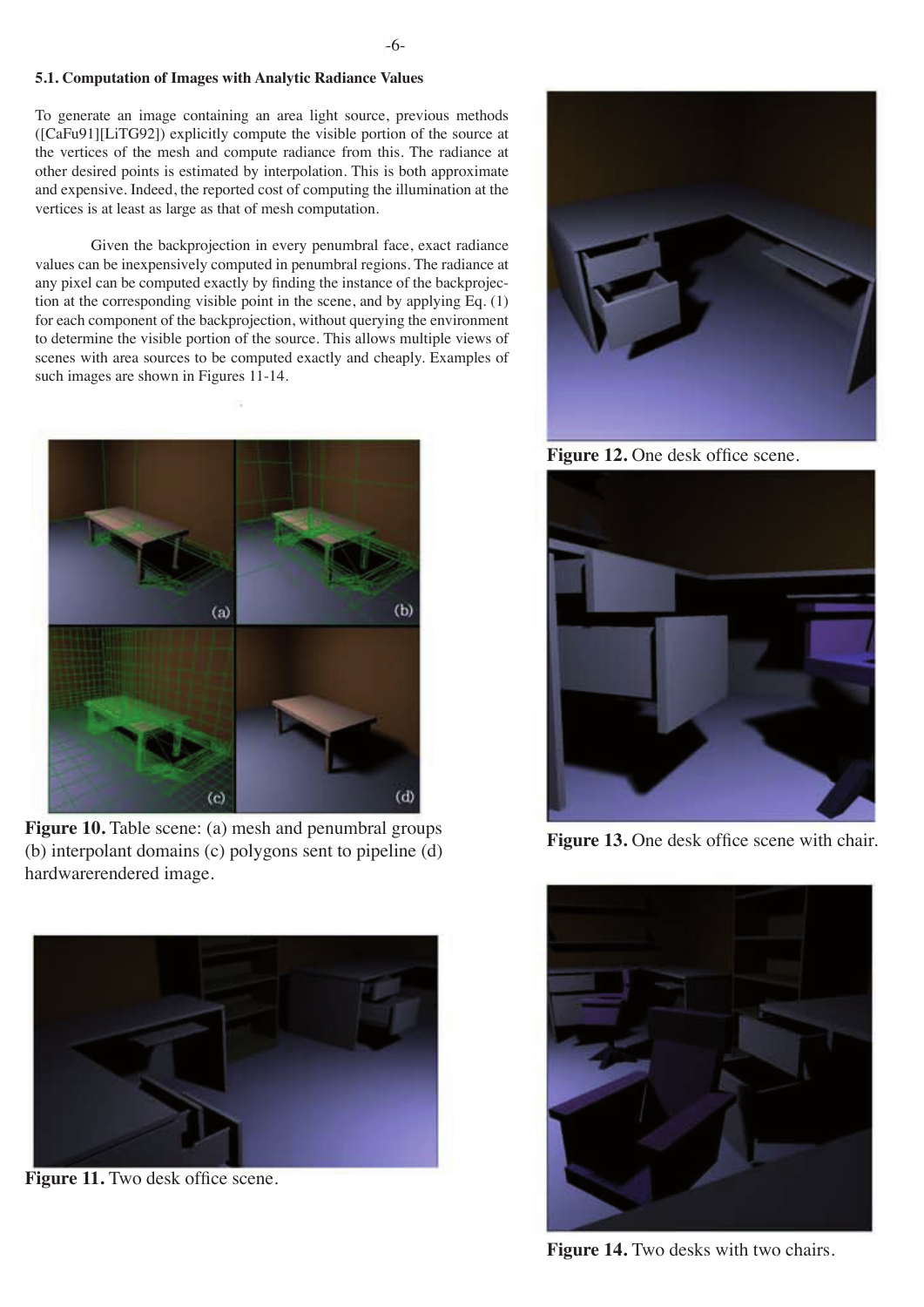### **5.2. Approximate Rendering Using Interpolants**

Polynomial approximation allows faster rendering and is interesting class of interior scenes. It achieves such running essential in the context of light transport calculations such as times: (a) by taking advantage of expected geometric structure, radiosity-based methods. To achieve such an approximation, since the number of non-emitter discontinuity surfaces, the the penumbral regions of the scene are collected into groups average number of objects tested for intersection by any of connected penumbral faces. Bounding boxes of these discontinuity surface, and the actual number of intersections groups are then calculated (see Figure 10(a)). The remaining are expected to be small and (b) because it is output sensitive, regular regions of unoccluded illumination are assigned since the cost of inserting an edge into the mesh depends on tensor product interpolants of appropriate degree, using the the size of the resulting mesh. method described in [DrFi93]. The remaining penumbral faces and the light regions not in the tensor product domains, **6.2. Statistics for Emitter EV and EeEE Implementation** are assigned triangular quadratic interpolants (see Figure

interpolants using ray-casting, or by subdividing the polygons sent to the pipeline and the resulting image are shown in and maxm is the maximum. Figures 10(c) and (d).

of Figure 10 an effective update rate of 5 seconds per frame treatment of the  $E_e$ EE curves. is achieved using our current implementation. This includes calculation and the construction, polygonalization and meshing algorithm. rendering (in hardware) of the interpolants.

#### **6. Results and Statistics**

All of the above algorithms have been implemented, with the following exceptions: previous-edge caching has been partially implemented, so that explicit searches are sometimes performed to locate the face to insert a new edge; the nonemitter EEE surface processing.

the performance of our meshing algorithm is good. All of our computations were performed on an SGI Indigo 2 (R4000).

#### **6.1. Performance**

In [Dret94a], a simple worst-case complexity analysis of our algorithm shows that it has  $O(n18)$  time complexity, where n is the number of edges! This is an unrealistic statistic. It is all worst cases would simultaneously occur. The gap between worst-case analysis and practical performance is worthy of study, but our results suggest that such an analysis may have little to say about real scenes.

the number of objects l examined for each surface cast to be much smaller than n. The number m of segments for visibility processing is also small, since most often objects are distributed around the scene. The average

number p of faces visited when inserting an edge is small due The identification steps for non-emitter EEE surfaces were to the mesh connectivity information and because mesh also implemented. In this section we present statistics for faces are arranged in groups formed as shadows of objects. the EEE surfaces for the scenes computed above, together Thus the surface casting and mesh-edge insertion algorithms with the statistics for the identification of non-emitter EV perform efficiently. In addition, the number of non-emitter surfaces. In Table 2, e is the number of edges in the scene. EV and EEE surfaces appears to grow linearly with n, and The average number of edges in the EV-pyramid is «EV k», by using the voxel structure they can be identified in  $O(n)$  and the number of objects visited in the

**Polynomial** execution time (Table 2).

Our algorithm thus runs in close to  $O(n)$  time for an

10(b)). Rendering is performed by either querying the table, one complicated desk, the desk and a chair, two desks, of the interpolant domains into smaller polygons, sampling for the rendered scenes. The number of input polygons is n, the interpolant at the vertices and rendering in graphics s is the size of the mesh (number of faces), m is the average hardware using Gouraud-shaded polygons. The polygons number of intersections processed in the 2-D visibility step, Results are presented in Table 1 for scenes consisting of a and two desks and two chairs respectively. See Figures 10-14

The hardware rendering allows interactive for each wedge is 1, and p is the average number of faces walkthroughs tobe performed with high quality shadows. crossed when inserting an edge. Timings for the use of grid In addition, by using the incremental algorithm almost-subdivision are given by Grid and NoGrid. The timings interactive update rates are achieved with a moving source include the casting of emitter EV surfaces, the identification for simple scenes. When moving the source in the table scene and treatment of nonemitter EV surfaces, as well as the The average number of objects actually tested for intersection

the complete mesh computation, incremental backprojection **Table 1.** Statistics from the current implementation the

| Scene            |     | s    | Time (s)<br>(Grid) | Time (s)<br>(NoGrid) | 川    | max m    |       | p    |
|------------------|-----|------|--------------------|----------------------|------|----------|-------|------|
| Table            | 55  | 360  | 6.34               | 9.29                 | 1.60 | s        | 17.89 | 1.19 |
| 1 Desk           | 187 | 1256 | 44.42              | 139.07               | 2.09 | 16       | 13.48 | 1.15 |
| 1 Desk 1 Chair   | 331 | 2437 | 98.48              | 527.30               | 1.91 | $16^{1}$ | 16.20 | 1.14 |
| 2 Desks          | 349 | 2488 | 89.25              | 626.43               | 2.13 | 29       | 14.07 | 1.15 |
| 2 Desks 2 Chairs | 601 | 4829 | 181.01             | 2302.27              | 1.98 | 29       | 17.80 | 1.27 |

The results to follow are strong positive indications that for In Table 1, it can be seen that the 2-D visibility step is an interesting classes of scenes drawn from office interiors, unimportant, since the average number of segments on the wedge plane is small compared to the scene (m vs. n). In addition, the number of faces (p) intersected on average during the insertion of each edge into the mesh is small and nearly constant. This suggests that the incremental meshbuilding approach will perform well. Also, note that the size of the mesh s grows linearly with n.

very difficult to construct even an artificial scene for which candidate queue for each wedge cast, l, is small compared to In realistic scenes, the use of the voxel grid restricts even shrunk with n, since these objects do not interfere with Observe that the average number of objects in the n, and indeed may not always increase with n. If l does not grow with n, then the cost of casting a discontinuity surface does not grow either. As more objects were added to the office scenes tested (chairs, shelves, etc.), l did not grow much or each other with respect to the light source. This is often the case for scenes of interiors.

#### **6.3. Statistics for Non-Emitter Events**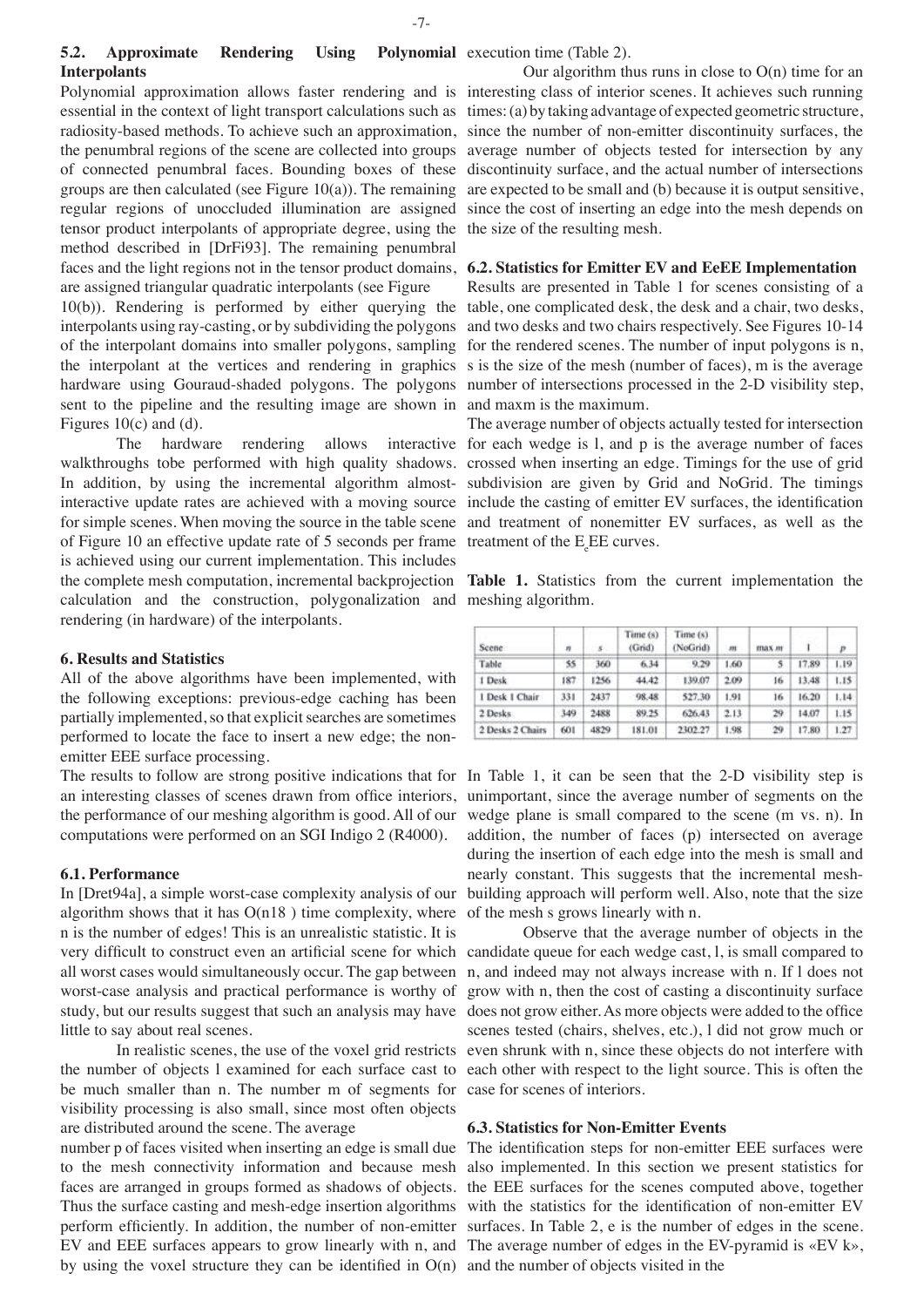|                          |            | EV    | EV    | EV    | Oueue | EEE  | EEE      | <b>EEE</b> |
|--------------------------|------------|-------|-------|-------|-------|------|----------|------------|
| Scene                    | $\epsilon$ | k     | Surf. | Time  | EEE   | k    | Surf.    | Time       |
| 1 Desk                   | 372        | 22.45 | 73    | 18.58 | 46.74 | 6.36 | $\Omega$ | 25.09      |
| 1 Desk/1 Chair           | 636        | 27.33 | 148   | 36.86 | 57.83 | 5.90 | $\Omega$ | 52.10      |
| 2 Desks                  | 696        | 25.56 | 168   | 38.81 | 54.27 | 6.88 | $\Omega$ | 47.70      |
| 2 Desks/2 Chairs         | 1152       | 31.75 | 394   | 83.93 | 67.37 | 6.18 | 3        | 107.23     |
| $1$ Desk (Src 2)         | 372        | 18.85 | 457   | 18.95 | 47.94 | 6.22 | 135      | 28.90      |
| 1 Desk/1 Chair (Src 2)   | 636        | 28.41 | 2002  | 47.16 | 62.33 | 7.78 | 720      | 61.99      |
| 2 Desks (Src 2)          | 696        | 26.10 | 1024  | 45.83 | 67.69 | 7.32 | 324      | 62.52      |
| 2 Desks/2 Chairs (Src 2) | 1152       | 33.24 | 2770  | 91.45 | 73.16 | 6.94 | 1103     | 110.96     |

EEE-volume, and edges found, are "Queue EEE" and "EEE *k*". These quantities have been discussed in Sections 3.2.2 and 3.3.2.

#### **Table 2.** Statistics for non-emitter discontinuity surfaces.

The total number of non-emitter EV-surfaces (EV Surf.) was between 73 and 394 for the scenes presented above. The same scenes were run with a bigger source (marked "Src 2" in Table 2), purposely placed so that more of these surfaces cut the emitter. For these new scenes the number of non-emitter EV surfaces was significantly larger (up to 2770), but the average number of edges in the volume was still low. For the first three scenes there were no EEE surfaces cutting the source, while for the scene with two chairs and two desks there were only 3. For "Src 2", the value of *k* was still small, but the number of potential EEE surfaces was larger.

The cost of identifying all the non-emitter surfaces (EEE time and EV Time) was substantial, but not dominant. The computation time for this step grows slowly in *n*; we do not expect this step to become overwhelming with increased scene complexity, assuming the average number of interactions along each discontinuity surface does not grow significantly.

#### **6.4. Results for the Incremental Backprojection Algorithm**

The incremental backprojection calculation algorithm has been implemented for relatively simple scenes, in which only EV and  $E<sub>e</sub>EE$  surface exist in the discontinuity mesh. In Table 3, the time to explicitly compute the backprojections in every face (Time(s) Explicit) is compared to the time taken to compute the backprojections using the incremental algorithm (Time(s) Incremental). The simple scene consists of a parallelepiped floating over a floor and a triangular light source. The table scene is shown in Figure 10, in which the interaction of the table-top and the leg edges create  $E<sub>e</sub>EE$ surfaces. For both cases the speed-up is immense. For the simple scene the cost of backprojection calculation drops from 2.06 sec. to 0.16 sec., while for the Table scene the cost of computation goes from 9.19 sec. to 0.57 sec., when the incremental algorithm is used. Even better results are expected when the scene is more complex and the explicit computations are thus more expensive.

|                        |    |     |           | Time(s)  | Time(s)     |
|------------------------|----|-----|-----------|----------|-------------|
| Scene                  | n  |     | Mesh Time | Explicit | Incremental |
| Simple Scene (no EeEE) | 19 | 154 | 0.77      | 2.06     | 0.16        |
| Table Scene (w/EeEE)   | 35 | 363 | 2.61      | 9.19     | 0.57        |

**Table 3.** Statistics for the incremental backprojection algorithm.

#### **7. Summary and Conclusions**

In this paper a complete and efficient discontinuity meshing algorithm based on the fundamental notion of backprojection has been presented. An incremental backprojection calculation algorithm has also been introduced. Our implementation indicates that our algorithm computes the complete discontinuity mesh in time that grows linearly with the number of objects for typical interior office scenes, and that the use of incremental backprojection results in substantial savings in the computation of radiance in the penumbra. Spatial subdivision is used to reduce the number of intersections between objects and discontinuity surfaces. Identification time for non-emitter surfaces is similarly reduced. Our implementation is the first to compute the complete discontinuity mesh for nontrivial scenes involving all classes of EV and EEE events. The only other algorithm that can compute the complete mesh is described in [StGa94]; we shall compare results when that implementation is complete.

The incremental backprojection algorithm allows the backprojection to be computed in an output sensitive manner. This greatly reduces the expense of computing illumination, once the mesh is computed, compared to previous methods where the illumination computation time can surpass that of computing the mesh. Computed radiance is exact at every pixel, not approximate.

The algorithm has been used to study the behavior of radiance in penumbral regions, and to develop efficient representation of illumination for scenes with shadows [Dret94a]. The algorithm has also been used to develop a mesh of varying quality for scenes with multiple light sources [Dret94b]. For the regions in which one source "washes out" the details of the penumbra, only extremal boundaries are computed, while for the regions where the penumbral detail is required, the complete mesh is computed.

#### **Acknowledgements**

The authors wish to acknowledge the financial support of NSERC, ITRC and the University of Toronto. The first author wishes to thank James Stewart for the first implementation of the extended face-edge-vertex structure as well as his helpful insights and suggestions.

#### **References**

- [Aman84]Amanatides, John, ''Ray Tracing with Cones,'' *ACM Computer Graphics (Proc. SIGGRAPH '84)*, vol. 18, no. 3, July 1984.
- [AmW87]Amanatides, John and Andrew Woo, ''A Fast Voxel Traversal Algorithm for Ray Tracing,'' *Proc. of Eurographics '87*, 1987.
- [Appe68] Appel, A., ''Some Techniques for Shading Machine Renderings of Solids,'' *Proc. of AFIPS JSCC*, vol. 32, pp. 37-45, 1968.
- [AWG78]Atherton, P., K. Weiler, and Donald P. Greenberg, ''Polygon Shadow Generation,'' *ACM Computer Graphics (Proc. SIGGRAPH '78)*, vol. 12, no. 3, July 1978.
- [BaRW89]Baum, Daniel R., Holly E. Rushmeier, and James M. Winget, 'Improving Radiosity Solutions Through the Use of Anaytically Determined Form-Factors,'' *ACM Computer Graphics (Proc. SIGGRAPH '89)*, vol. 23, no. 3, July 1989.
- [BoKe70]Bouknight, W. J. and K. Kelley, ''An Algorithm for Producing Half-Tone Computer Graphics Presentations with Shadows and Movable Light Sources,'' *SJCC, AFIPS*, vol. 36, 1970.
- [CaFu90] Campbell, A. T., III and Donald S. Fussell, ''Adaptive Mesh Generation for Global Diffuse Illumination,'' *ACM Computer Graphics (Proc. SIGGRAPH '90)*, vol. 24, no. 4, August 1990.
- [CaFu91] Campbell, A. T. III and Donald S. Fussell, ''An Analytic Approach to Illumination with Area Light Sources,'' *Tech. Report TR-91-25*, Comp. Sci. Dept, Univ. of Texas Austin, August 1991.
- [ChFe90] Chin, Norman and Steven Feiner, ''Near Real-Time Shadow Generation for Global Diffuse Illumination,'' *ACM Computer Graphics (Proc. SIGGRAPH '90)*, vol. 24, no. 4, August 1990.
- [ChFe92] Chin, Norman and Steven Feiner, ''Fact Object Precision Shadow Generation for Area Light Source using BSP Trees,'' *ACM Computer Graphics (SIGGRAPH Symp. on Inter. 3D Graphics)*, 1992.
- [Dret94a] Drettakis, George, ''Structured Sampling and Reconstruction of Illumination for Image Synthesis,'' Ph.D. Thesis, Dept. of Computer Sci., University of Toronto, (CSRI T.R. 293 ftp:ftp.csri.toronto.edu:csri-technical-reports/293), January 1994.
- [Dret94b]Drettakis, George, ''Simplifying the Representation of Radiance from Multiple Emitters,'' *Submitted for publication*, April 1994.
- [DrFi93] Drettakis, George and Eugene Fiume, ''Accurate and Consistent Reconstruction of Illumination Functions Using Structured Sampling,'' *Computer Graphics Forum (Eurographics '93 Conf. Issue)*, vol. 12, no. 3, Barcelona Spain.
- [GiCS91] Gigus, Ziv, John Canny, and Raimund Seidel, ''Efficiently Computing and Representing Aspect Graphs of Polyhedral Objects,'' *IEEE Trans. on Pat. Matching & Mach. Intelligence*, vol. 13, no. 6, June 1991.
- [GiMa90]Gigus, Ziv and Jitendra Malik, ''Computing the Aspect Graph for the Line Drawings of Polyhedral Objects,'' *IEEE Trans. on Pat. Matching & Mach. Intelligence*, vol. 12, no. 2, February 1990.
- [Glass91] Glassner, Andrew S., ''Maintaining Winged-Edge Models,'' *In Graphics Gems II, edit. by Jim Arvo, Academic Press*, 1991.